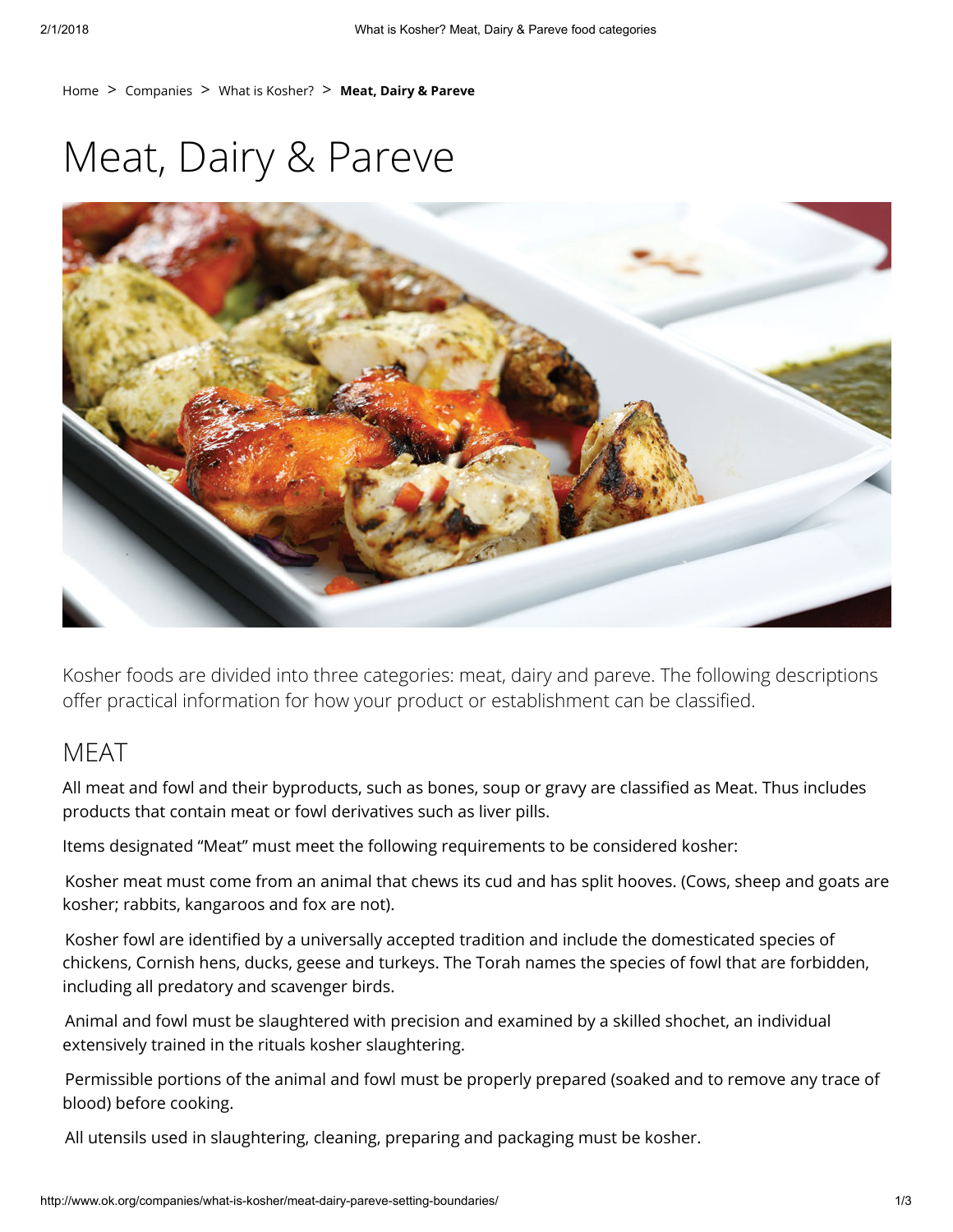# DAIRY

All foods derived from, or containing, milk are classified as dairy, including milk, butter, yogurt and all cheese – hard, soft and cream. Even a trace amount of dairy can cause a food to be considered dairy.

Dairy products must meet the following criteria in order to be certified kosher:

They must come from a kosher animal.

All ingredients must be kosher and free of meat derivatives. (Conventional rennet, gelatin, etc., are of animal origin and may not be used in kosher dairy.)

They must be produced, processed and packaged on kosher equipment.

## PAREVE

Foods that are neither meat nor dairy are called pareve. Common pareve foods are eggs, fish, fruit, vegetables, grains, unprocessed juices, pasta, soft drinks, coffee and tea and many candies and snacks.

Pareve presents fewer kosher complexities than meat or dairy, but certain points must be known:

Foods may lose their pareve status if processed on meat or dairy equipment or when additives are used. Pure Chocolate, cookies and other snacks may not be processed with meat or meaty foods unless they are certified pareve.

Certain fruits, vegetables and grains must be checked for the presence of small insects and larvae, which are not kosher.

Eggs must be checked for the presence of blood spots, which are not kosher.

### Additional Kosher Notes

There are many creatures that are not kosher, including most seafood (excluding kosher fish), insects, rodents, wild animals and their derivatives.

WINE: A special rule governs the production of wine. Even if all the ingredients in wine are of kosher origin, it is kosher only if production was done exclusively by Torah-observant Jews.

PASSOVER: The eight-day Jewish holiday of Passover involves a unique set of kosher laws. No leavened products or their derivatives may be consumed on Passover, even if they are kosher the rest of the year.

#### **COMPANIES**

[What is Kosher?](http://www.ok.org/companies/what-is-kosher/) Why CHOOSE  $\circledR$  Kosher? **Get Certified** Confidentiality & Security [Featured Brands](http://www.ok.org/companies/featured-brands)

#### **CONSUMERS**

[Product Search](http://www.ok.org/consumers/kosher-food-guide/)